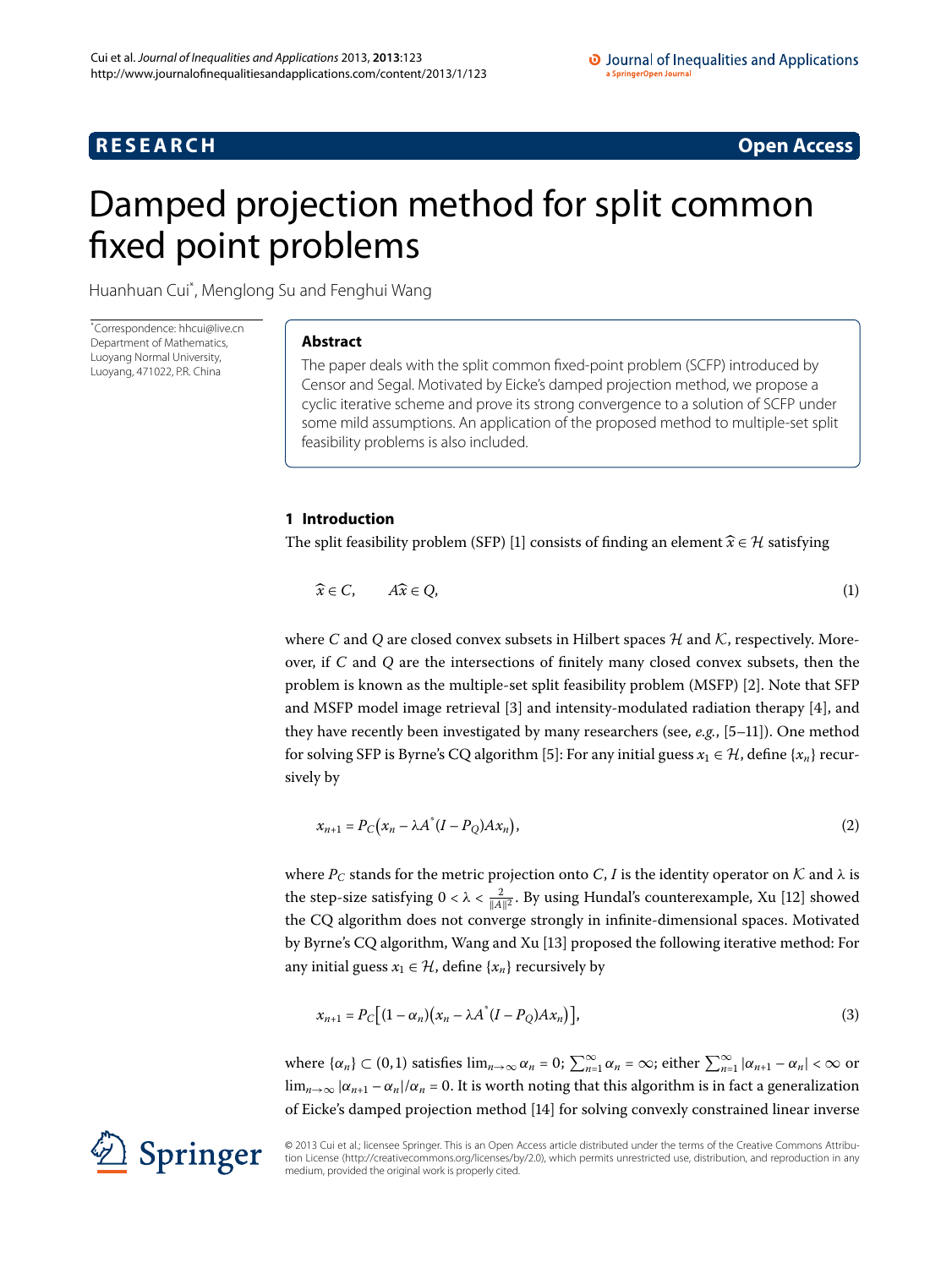problems (see [[\]](#page-9-5)). Motivated by Krasnosel'skii-Mann's iteration, Dang and Gao [\[](#page-9-6)] proposed the following algorithm: For any initial guess  $x_1 \in \mathcal{H}$ , define { $x_n$ } recursively by

<span id="page-1-1"></span><span id="page-1-0"></span>
$$
x_{n+1} = (1 - \beta_n)x_n + \beta_n P_C \big[ (1 - \alpha_n)(x_n - \lambda A^* (I - P_Q) A x_n) \big],\tag{4}
$$

where  $\{\alpha_n\} \subset (0,1)$  satisfies (i)  $\lim_{n\to\infty} \alpha_n = 0$ ,  $\sum_{n=1}^{\infty} \alpha_n = \infty$ ; (ii)  $\lim_{n\to\infty} |\alpha_{n+1} - \alpha_n| = 0$ ; (iii)  $0 < \liminf_{n \to \infty} \beta_n \le \limsup_{n \to \infty} \beta_n < 1$ . It is clear that such an algorithm is an extension of (3[\)](#page-0-1). However, algorithm (4) fails to include the original one (3) because of condition (iii).

In the case where *C* and *Q* in [\(\)](#page-0-2) are the intersections of finitely many fixed-point sets of nonlinear operators, problem (1[\)](#page-0-2) is called by Censor and Segal [\[](#page-9-7)17] the split common fixedpoint problem (SCFP). More precisely, SCFP requires to seek an element  $\widehat{x} \in \mathcal{H}$  satisfying

<span id="page-1-2"></span>
$$
\widehat{x} \in \bigcap_{i=1}^{p} \text{Fix}(U_i), \qquad A\widehat{x} \in \bigcap_{j=1}^{s} \text{Fix}(T_j), \tag{5}
$$

where  $p, s \in \mathbb{N}$ , Fix $(U_i)$  and Fix $(T_i)$  denote the fixed point sets of two classes of nonlinear operators  $U_i: \mathcal{H} \to \mathcal{H}$ ,  $i = 1, ..., p$  and  $T_i: \mathcal{K} \to \mathcal{K}$ ,  $j = 1, ..., s$ . In this situation, Byrne's CQ algorithm does not work because the metric projection onto fixed point sets is generally not easy to calculate. To solve the two-set SCFP, that is,  $p = s = 1$  in (5[\)](#page-1-1), Censor and Se-gal [17[\]](#page-9-7) proposed the following iterative method: For any initial guess  $x_1 \in \mathcal{H}$ , define { $x_n$ } recursively by

$$
x_{n+1} = U\big(x_n - \lambda A^*(I - T)Ax_n\big),\tag{6}
$$

where  $\lambda > 0$  is known as the step-size. They proved that if *U* and *T* in (6) are directed operators, then  $\lambda$  should be chosen in  $(0, \frac{2}{\|A\|^2})$ . Some further generations of this algo-rithm were studied by Moudafi [18[\]](#page-9-8) for demicontractive operators and by Wang-Xu [19] for finitely many directed operators.

We note that the existing algorithms for SCFP have only weak convergence in the frame-work of infinite-dimensional spaces (see [18[,](#page-9-8) 19[\]](#page-9-9)). However, as pointed by Bauschke and Combettes [20], norm convergence of the algorithm is much more desirable than weak convergence in some applied sciences. It is therefore of interest to seek modifications of these algorithms so that strong convergence is guaranteed. Following the damped projection method, we propose in this paper a new iterative scheme and prove its strong convergence to a solution of SCFP. An application of our method to multiple-set split feasibility problems is also included. This enables us to cover some recent results on split feasibility problems.

# **2 Preliminary and notation**

Throughout this paper, *I* denotes the identity operator on  $H$ , Fix(*T*) the set of fixed points of an operator *T*, ' $\rightarrow$ ' strong convergence, and ' $\rightarrow$ ' weak convergence. Given a positive integer *p*, denote by  $[n] := (n \mod p)$  the mod function taking values in  $\{1, 2, ..., p\}$ .

**Definition 1** An operator  $T : \mathcal{H} \to \mathcal{H}$  is called *nonexpansive* if  $||Tx-Ty|| \le ||x-y||$ ,  $\forall x, y \in$ *H*; *firmly nonexpansive* if  $||Tx - Ty||^2 < ||x - y||^2 - ||(I - T)x - (I - T)y||^2$ ,  $\forall x, y \in \mathcal{H}$ .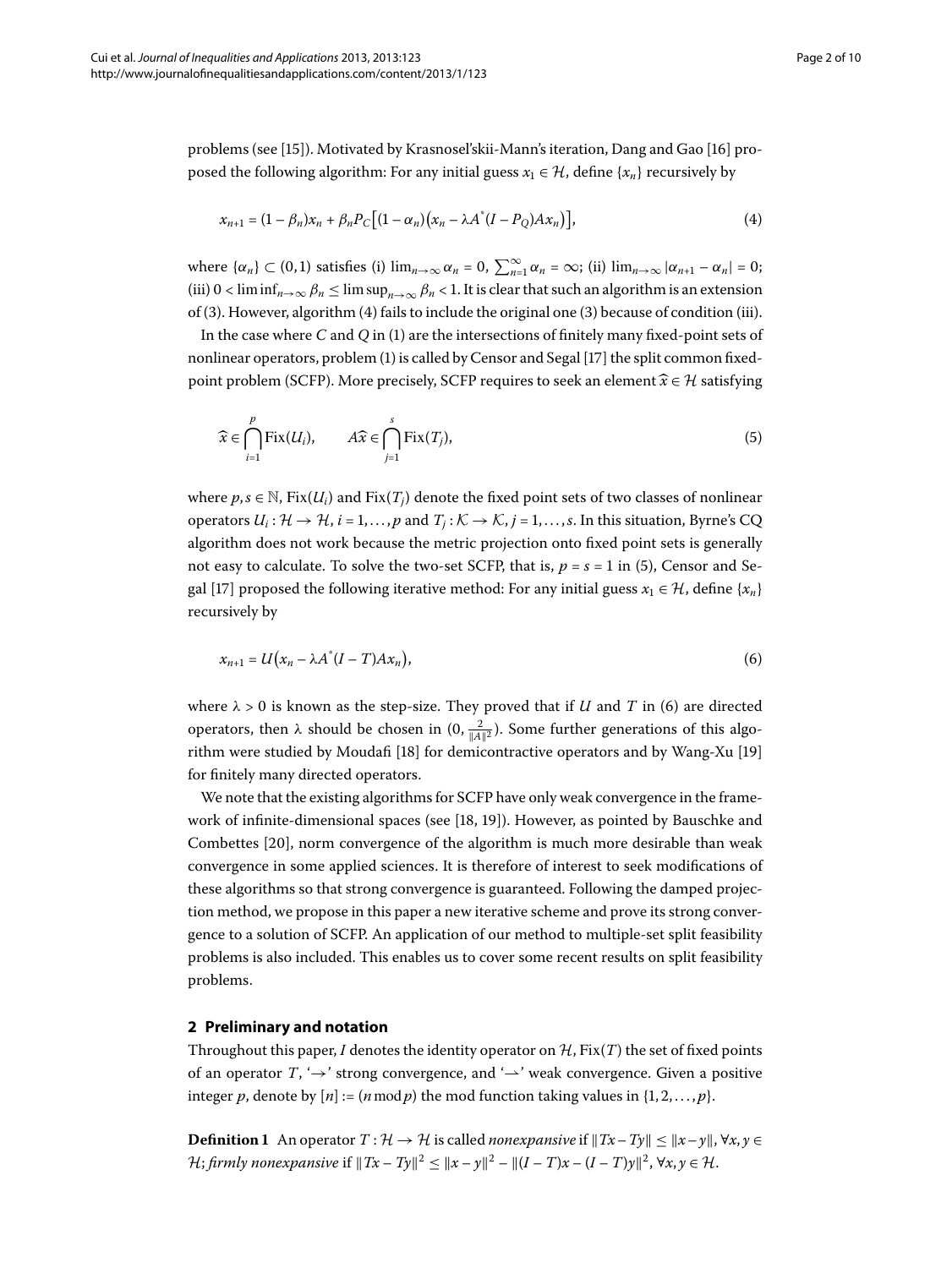**Definition 2** Assume that  $T: \mathcal{H} \to \mathcal{H}$  is a nonlinear operator. Then  $I - T$  is said to be *demiclosed at zero*, if, for any  $\{x_n\}$  in  $\mathcal{H}$ , the following implication holds:

<span id="page-2-3"></span>
$$
\begin{aligned}\nx_n \rightharpoonup x, \\
(I - T)x_n \to 0\n\end{aligned}\n\Rightarrow\nx \in \text{Fix}(T).
$$

Clearly, firm nonexpansiveness implies nonexpansiveness. It is well known that nonexpansive operators are demiclosed at zero (*cf.* [\[](#page-9-11)21]).

<span id="page-2-0"></span>**Definition 3** Let  $T: \mathcal{H} \to \mathcal{H}$  be an operator with Fix(*T*)  $\neq \emptyset$ . Then *T* is called *directed* if  $\langle z - Tx, x - Tx \rangle \leq 0$ ,  $\forall z \in Fix(T)$ ,  $x \in \mathcal{H}$ ; *ν*-*demicontractive* with  $\nu \in (-\infty, 1)$  if  $||Tx - z||^2 \leq 0$  $||x - z||^2 + v||(I - T)x||^2$ ,  $\forall z \in \text{Fix}(T)$ ,  $x \in \mathcal{H}$ .

**Lemma 1** (Bauschke-Combettes [20]) *An operator*  $T : \mathcal{H} \to \mathcal{H}$  *is directed if and only if one of following inequalities holds for all*  $z \in Fix(T)$  *and*  $x \in H$ :

$$
||Tx - z||^2 \le ||x - z||^2 - ||(I - T)x||^2;
$$
\n(7)

$$
\langle (I-T)x, x-z \rangle \ge ||(I-T)x||^2. \tag{8}
$$

It is clear that demicontractive operators include directed operators, while the latter include firmly nonexpansive operators with nonempty fixed-point sets. The concept of directed operators was introduced by Bauschke and Combettes [20[\]](#page-9-10). Such a class of operators is important because they include many types of nonlinear operators arising in applied mathematics. For instance, the metric projections onto a closed convex subset. Recall that the metric projection, denoted by  $P_C : \mathcal{H} \to C$ , is defined by

<span id="page-2-2"></span>
$$
P_C x = \arg\min_{y \in C} \|x - y\|, \quad x \in \mathcal{H}.
$$

It is well known that  $P_Cx$  is characterized by the variational inequality

$$
\langle x - P_C x, P_C x - z \rangle \ge 0, \quad \forall z \in C. \tag{9}
$$

<span id="page-2-1"></span>**Lemma 2** (Wang-Xu [19]) *Assume that*  $A : \mathcal{H} \to \mathcal{K}$  *is a bounded linear operator and*  $T$ :  $K \to K$  is a directed operator. Let  $V_{\lambda} = I - \lambda A^*(I - T)A$  with  $\lambda > 0$ . Then

$$
Fix(V_\lambda)=A^{-1}(Fix(T)),
$$

*whenever*  $A^{-1}$ (Fix(*T*)) := { $x \in H : Ax \in Fix(T)$ } *is nonempty.* 

**Lemma 3** Assume that  $A: \mathcal{H} \to \mathcal{K}$  is a bounded linear operator and  $T: \mathcal{K} \to \mathcal{K}$  is a di*rected operator. Let*  $V_{\lambda} = I - \lambda A^*(I - T)A$  with  $0 < \lambda < \frac{2}{\|A\|^2}$ . If  $A^{-1}(\text{Fix}(T))$  is nonempty, *then*

$$
||V_{\lambda}x - z||^{2} \le ||x - z||^{2} - \frac{2 - \lambda ||A||^{2}}{\lambda ||A||^{2}} ||V_{\lambda}x - x||^{2},
$$
\n(10)

*for all*  $z \in A^{-1}$ (Fix(*T*)) *and*  $x \in H$ .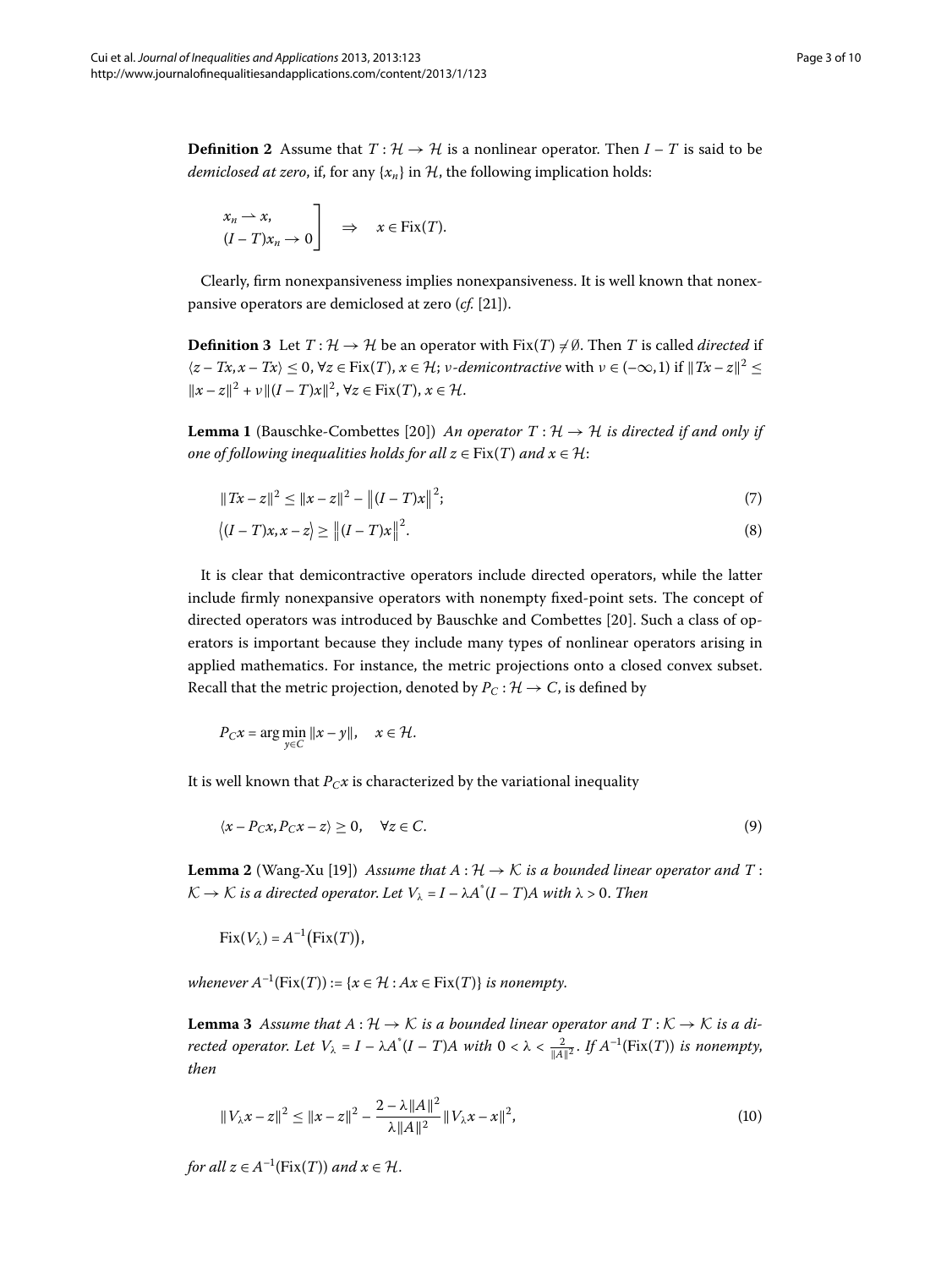*Proof* Since  $Az \in Fix(T)$  $Az \in Fix(T)$  $Az \in Fix(T)$ , it follows from (8) that

$$
\langle (I - V_{\lambda})x, x - z \rangle = \lambda \langle (I - T)Ax, Ax - Az \rangle
$$
  
\n
$$
\geq \lambda || (I - T)Ax ||^2
$$
  
\n
$$
\geq \frac{1}{\lambda ||A||^2} || (I - V_{\lambda})x ||^2.
$$

Consequently,

<span id="page-3-2"></span>
$$
||V_{\lambda}x - z||^{2} = ||(x - z) + (V_{\lambda}x - x)||^{2}
$$
  
=  $||x - z||^{2} + ||V_{\lambda}x - x||^{2} + 2\langle x - z, V_{\lambda}x - x \rangle$   
 $\le ||x - z||^{2} - \frac{2 - \lambda ||A||^{2}}{\lambda ||A||^{2}} ||V_{\lambda}x - x||^{2}.$ 

Hence the proof is complete.  $\Box$ 

We end this section by a useful lemma.

**Lemma 4** (Xu [22[\]](#page-9-12)) *Let*  $\{a_n\}$  *be a nonnegative real sequence satisfying* 

$$
a_{n+1}\leq (1-\alpha_n)a_n+\alpha_nb_n,
$$

*where*  $\{\alpha_n\} \subset (0,1)$  *and*  $\{b_n\}$  *are real sequences. Then*  $a_n \to 0$  *provided that* 

- (i)  $\sum_{n} \alpha_n = \infty$ ,  $\lim_{n} \alpha_n = 0$ ,
- (ii)  $\overline{\lim}_n b_n \leq 0$  or  $\sum \alpha_n |b_n| < \infty$ .

### **3 Algorithm and its convergence analysis**

In this section, we consider the following problem.

**Problem 1** Find an element  $\widehat{x} \in \mathcal{H}$  satisfying

<span id="page-3-1"></span>
$$
\widehat{x} \in \bigcap_{i=1}^{p} \text{Fix}(U_i), \qquad A\widehat{x} \in \bigcap_{i=1}^{p} \text{Fix}(T_i), \tag{11}
$$

where  $p$  is a positive integer and  $(U_i)_{i=1}^p, (T_i)_{i=1}^p$  are two classes of directed operators such that  $U_i - I$  and  $T_i - I$  are demiclosed at zero for every  $i = 1, 2, ..., p$ .

We remark here that problem  $(11)$  $(11)$  is a special case of  $(5)$ . However, this is not restrictive. Indeed, following an idea in [\[](#page-9-9)19], one can easily extend the results to the general case. We now present our algorithm for SCFP: Take  $x_1 \in \mathcal{H}$  and define a sequence  $\{x_n\}$  by the iterative procedure:

$$
x_{n+1} = (1 - \beta_n)x_n + \beta_n U_n [(1 - \alpha_n)(x_n - \lambda_n A^*(I - T_n) A x_n)],
$$
\n(12)

where  $U_n := U_{[n]}$ ,  $T_n := T_{[n]}$  and  $\{\alpha_n\} \subset (0,1)$ ,  $\{\beta_n\} \subseteq [0,1]$ ,  $\{\lambda_n\} \subseteq \mathbb{R}^+$  are properly chosen real sequences.

<span id="page-3-0"></span>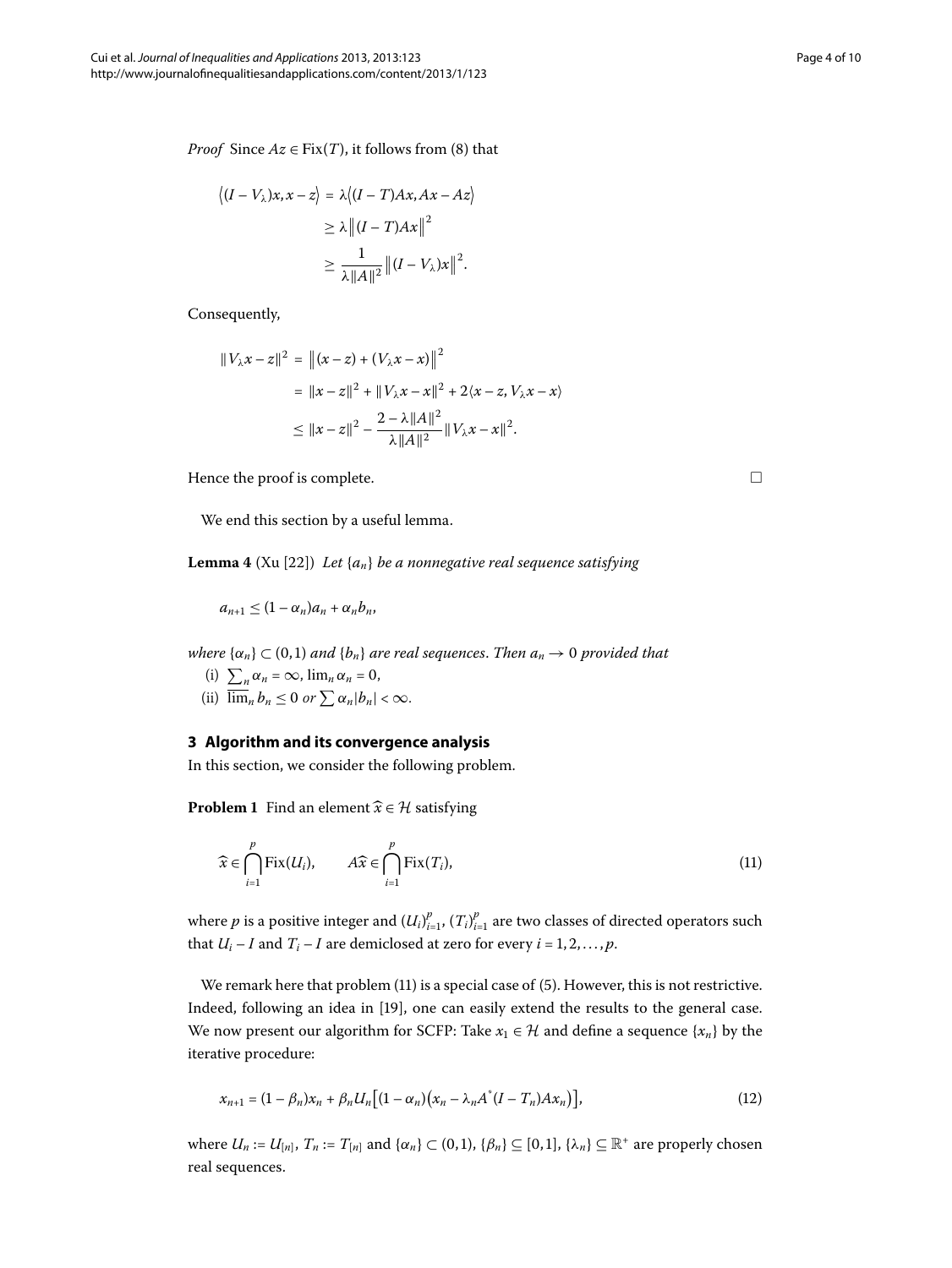<span id="page-4-2"></span>**Theorem**  *Assume that the following conditions hold*:

- (i)  $\liminf_{n\to\infty} \beta_n > 0$ ,
- (ii)  $\lim_{n\to\infty} \alpha_n = 0$ ,  $\sum_{n=1}^{\infty} \alpha_n = \infty$ ,
- (iii)  $0 < \underline{\lambda} \leq \lambda_n \leq \overline{\lambda} < \frac{2}{\|A\|^2}$ .

*If the solution set of problem* [\(](#page-3-0)11) *denoted by*  $\Omega$  *is nonempty, then the sequence* { $x_n$ } *generated by* (12[\)](#page-3-1) *converges strongly to*  $P_{\Omega}(0)$ *.* 

*Proof* We first show the boundedness of  $\{x_n\}$ . To see this, let  $z = P_{\Omega}(0)$  and set  $V_n = I \lambda_n A^*(I - T_n)A$ ,  $y_n = (1 - \alpha_n)V_n x_n$ . Hence

$$
||y_n - z|| = ||(1 - \alpha_n)(V_n x_n - z) - \alpha_n z||
$$
  
 
$$
\leq (1 - \alpha_n) ||x_n - z|| + \alpha_n ||z||.
$$

Since *Un* is directed, it follows that

$$
||x_{n+1} - z|| = ||(1 - \beta_n)(x_n - z) + \beta_n(U_n y_n - z)||
$$
  
\n
$$
\leq (1 - \beta_n) ||x_n - z|| + \beta_n ||y_n - z||.
$$

Adding up these inequalities, we have

<span id="page-4-1"></span>
$$
||x_{n+1} - z|| \leq (1 - \alpha_n \beta_n) ||x_n - z|| + \alpha_n \beta_n ||z||.
$$

By induction, the sequence  $\{x_n\}$  is bounded, and so is  $\{y_n\}$ .

Next we show the following key inequality:

$$
s_{n+1} \le (1 - \alpha_n \beta_n) s_n + 2 \alpha_n \beta_n \langle z - y_n, z \rangle - c_n, \tag{13}
$$

<span id="page-4-0"></span>where  $s_n = ||x_n - z||^2$  and

$$
c_n = \beta_n \Bigg[ \frac{(1-\alpha_n)(2-\overline{\lambda}||A||^2)}{\overline{\lambda}||A||^2} \left\|(I-V_n)x_n\right\|^2 + \left\|(I-U_n)y_n\right\|^2 \Bigg].
$$

Indeed, in view of Lemma 3, we arrive at

$$
||U_n y_n - z||^2 \le ||y_n - z||^2 - ||(I - U_n)y_n||^2,
$$
  
\n
$$
||V_n x_n - z||^2 \le ||x_n - z||^2 - \frac{2 - \lambda_n ||A||^2}{\lambda_n ||A||^2} ||(I - V_n)x_n||^2
$$
  
\n
$$
\le ||x_n - z||^2 - \frac{2 - \overline{\lambda} ||A||^2}{\overline{\lambda} ||A||^2} ||(I - V_n)x_n||^2.
$$
\n(14)

On the other hand, we deduce that

$$
||y_n - z||^2 = ||(1 - \alpha_n)(V_n x_n - z) - \alpha_n z||^2
$$
  
\n
$$
\leq (1 - \alpha_n) ||V_n x_n - z||^2 + 2\alpha_n \langle z - y_n, z \rangle,
$$
\n(15)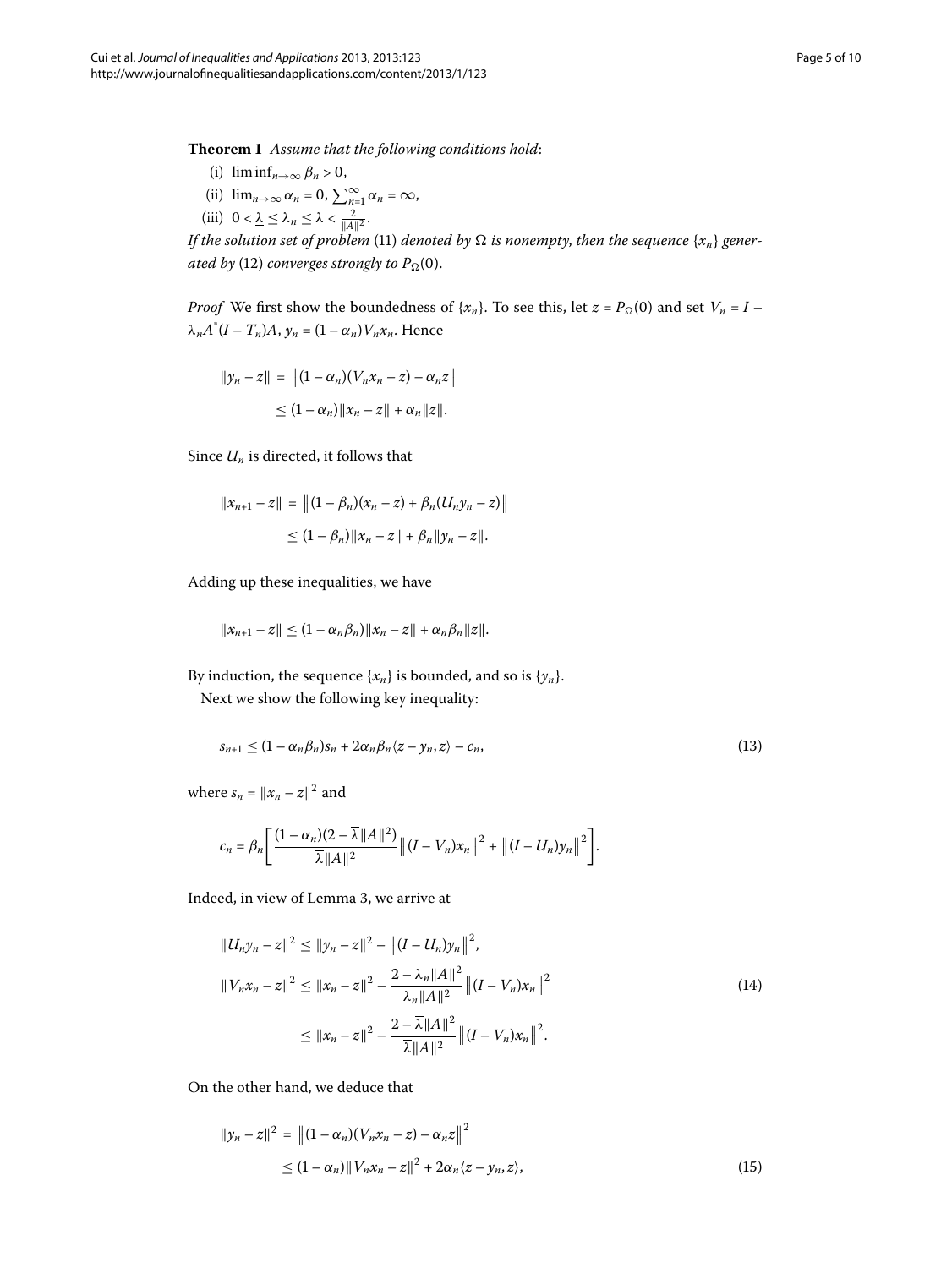<span id="page-5-0"></span>where we use the subdifferential inequality, and also that

$$
||x_{n+1} - z||^2 = ||(1 - \beta_n)(x_n - z) + \beta_n (U_n y_n - z)||^2
$$
  
\n
$$
\leq (1 - \beta_n) ||x_n - z||^2 + \beta_n ||U_n y_n - z||^2.
$$
\n(16)

Adding up  $(14)-(16)$  $(14)-(16)$ , we thus get inequality  $(13)$ .

Finally, we prove  $s_n \to 0$ . To see this, let  $\{s_{n_k}\}\$ be a subsequence such that it includes all elements in  $\{s_n\}$  with the property: each of them is less than or equal to the term after it. Following an idea developed by Maingé [23[\]](#page-9-13), we consider two possible cases on such a sequence.

Case 1. Assume that  $\{s_{n_k}\}\$ is finite. Then there exists  $N \in \mathbb{N}$  such that  $s_n > s_{n+1}$  for all  $n \geq N$ , and therefore  $\{s_n\}$  must be convergent. It follows from [\(](#page-4-1)13) that

 $c_n \leq M \alpha_n \beta_n + (s_n - s_{n+1}),$ 

where  $M > 0$  is a sufficiently large real number. Consequently, both  $\|(I - V_n)x_n\|$  and  $\|(I - V_n)x_n\|$  $U_n$ ) $y_n$  converge to zero. We have

$$
||y_n - x_n|| \le ||y_n - V_n x_n|| + ||V_n x_n - x_n||
$$
  
=  $\alpha_n ||V_n x_n|| + ||V_n x_n - x_n|| \to 0$ ,

which implies

$$
||x_{n+1}-x_n|| \leq ||U_ny_n-y_n|| + ||y_n-x_n|| \to 0.
$$

Take a subsequence  $\{y_{n_k}\}\$  of  $\{y_n\}$  so that

$$
\limsup_{n\to\infty}\langle z,z-y_n\rangle=\lim_{k\to\infty}\langle z,z-y_{n_k}\rangle.
$$

Without loss of generality, we assume that  $\{y_{n_k}\}$  weakly converges to an element  $y'$ . Let an index  $i \in \{1, 2, ..., p\}$  be fixed. Noticing that the pool of indexes is finite, we can find a subsequence  $\{y_{m_k}\}$  of  $\{y_n\}$  such that  $y_{m_k} \to y'$  and  $[m_k] = i$  for all *k*. Since  $||(I - U_i)y_{m_k}|| =$  $||(I - U_{m_k})y_{m_k}|| \to 0$ , we thus use the demiclosedness of  $I - U_i$  at zero to conclude that  $y' \in Fix(U_i)$  $y' \in Fix(U_i)$ . On the other hand, we deduce from (8) that

$$
\left\| (I - T_i) A x_{m_k} \right\|^2 \le \left\langle (I - T_i) A x_{m_k}, A x_{m_k} - A z \right\rangle
$$
  

$$
= \left\langle A^*(I - T_i) A x_{m_k}, x_{m_k} - z \right\rangle
$$
  

$$
\le \frac{1}{\underline{\lambda}} \left\| (I - V_i) x_{m_k} \right\| \|x_{m_k} - z\|
$$
  

$$
\le M \left\| (I - V_i) x_{m_k} \right\| \to 0.
$$

As  $x_{m_k} - y_{m_k} \to 0$ , the weak continuity of *A* yields that  $Ax_{m_k} \to Ay'$ , which together with the demiclosedness of  $I - T_i$  at zero enables us to deduce  $Ay' \in Fix(T_i)$ . Since the index *i* is arbitrary, we therefore conclude  $y' \in \Omega$ . Consequently,

$$
\limsup_{n\to\infty}\langle z,z-y_n\rangle=\langle z,z-y'\rangle\leq 0,
$$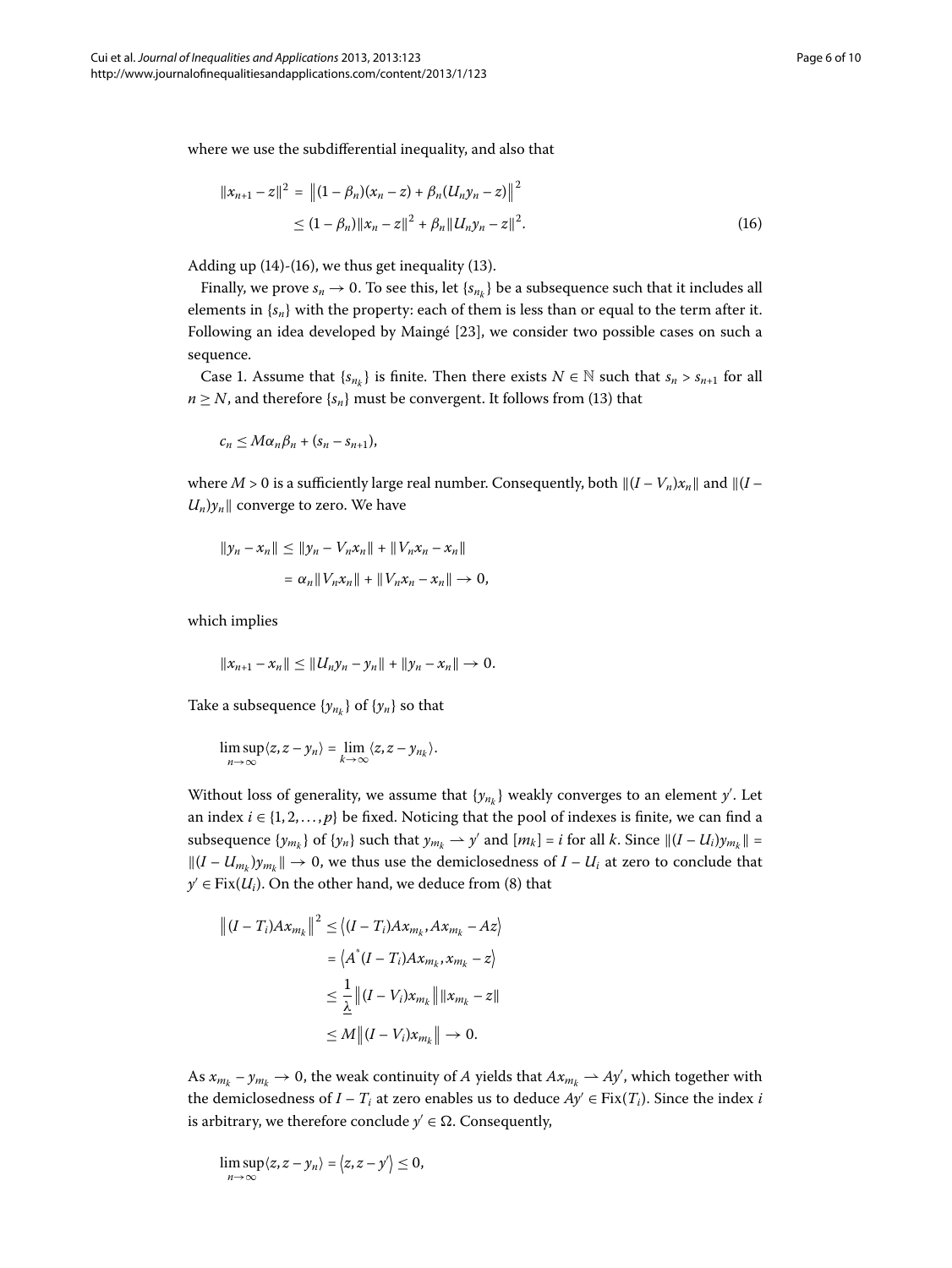where the inequality uses  $(9)$  $(9)$ . It then follows from  $(13)$  that

<span id="page-6-0"></span>
$$
s_{n+1}\leq (1-\alpha_n\beta_n)s_n+2\alpha_n\beta_n\langle z-y_n,z\rangle.
$$

We therefore apply Lemma 4 to conclude  $s_n \to 0$ .

Case 2. Assume now that  $\{s_{n_k}\}\$ is infinite. Let  $n \in \mathbb{N}$  be fixed. Then there exists  $k \in \mathbb{N}$ such that  $n_k \le n \le n_{k+1}$ . By the choice of  $\{s_{n_k}\}\$ , we see that  $s_{n_k+1}$  is the largest one among  $\{s_{n_k}, s_{n_k+1}, \ldots, s_{n_{k+1}}\}$ ; in particular,

$$
s_{n_k} \le s_{n_k+1} \quad \text{and} \quad s_n \le s_{n_k+1}.\tag{17}
$$

Then we deduce from [\(](#page-4-1)13) that  $c_{n_k} \leq M \alpha_{n_k}$  so that

$$
\|(I - V_{n_k})x_{n_k}\| + \|(I - U_{n_k})y_{n_k}\| \to 0.
$$
\n(18)

In a similar way to case 1, we deduce  $\|x_{n_k+1} - x_{n_k}\| \to 0$  and

$$
\limsup_{n\to\infty}\langle u-z,y_{n_k}-z\rangle\leq 0.
$$

Since by (17[\)](#page-4-1)  $s_{n_k} \leq s_{n_k+1}$ , it follows from (13) that

$$
s_{n_k} \le 2\langle z, z - y_{n_k} \rangle. \tag{19}
$$

Hence  $\overline{\lim}_{k\to\infty} s_{n_k} \leq 0$  so that  $s_{n_k} \to 0$ . Moreover,

$$
|s_{n_k+1} - s_{n_k}| = ||x_{n_k+1} - z||^2 - ||x_{n_k} - z||^2|
$$
  
\n
$$
\leq ||x_{n_k+1} - x_{n_k}|| (||x_{n_k+1} - z|| + ||x_{n_k} - z||) \to 0,
$$

which immediately implies  $s_{n_k+1} \rightarrow 0$ . Consequently,  $s_n \rightarrow 0$  follows from [\(](#page-6-0)17) and the  $\Box$  proof is complete.  $\Box$ 

We next use our algorithm to approximate a solution to the two-set SCFP: Find an element  $\widehat{x} \in \mathcal{H}$  such that

$$
\widehat{x} \in \text{Fix}(U), \qquad A\widehat{x} \in \text{Fix}(T), \tag{20}
$$

where  $U: \mathcal{H} \to \mathcal{H}$  and  $T: \mathcal{K} \to \mathcal{K}$  are directed operators so that  $U - I$  and  $T - I$  are demiclosed at zero.

**Corollary**  *Suppose that the following conditions hold*:

(i)  $\lim_{n\to\infty} \alpha_n = 0$ ,  $\sum_{n=1}^{\infty} \alpha_n = \infty$ , (ii)  $0 < \underline{\lambda} \leq \lambda_n \leq \overline{\lambda} < \frac{2}{\|A\|^2}.$ 

*Then the sequence* {*xn*}, *generated by*

$$
x_{n+1} = U\big[(1-\alpha_n)(x_n - \lambda_n A^*(I-T)Ax_n)\big],\tag{21}
$$

*converges strongly to*  $P_{\Omega}(0)$ *, whenever such point exists.*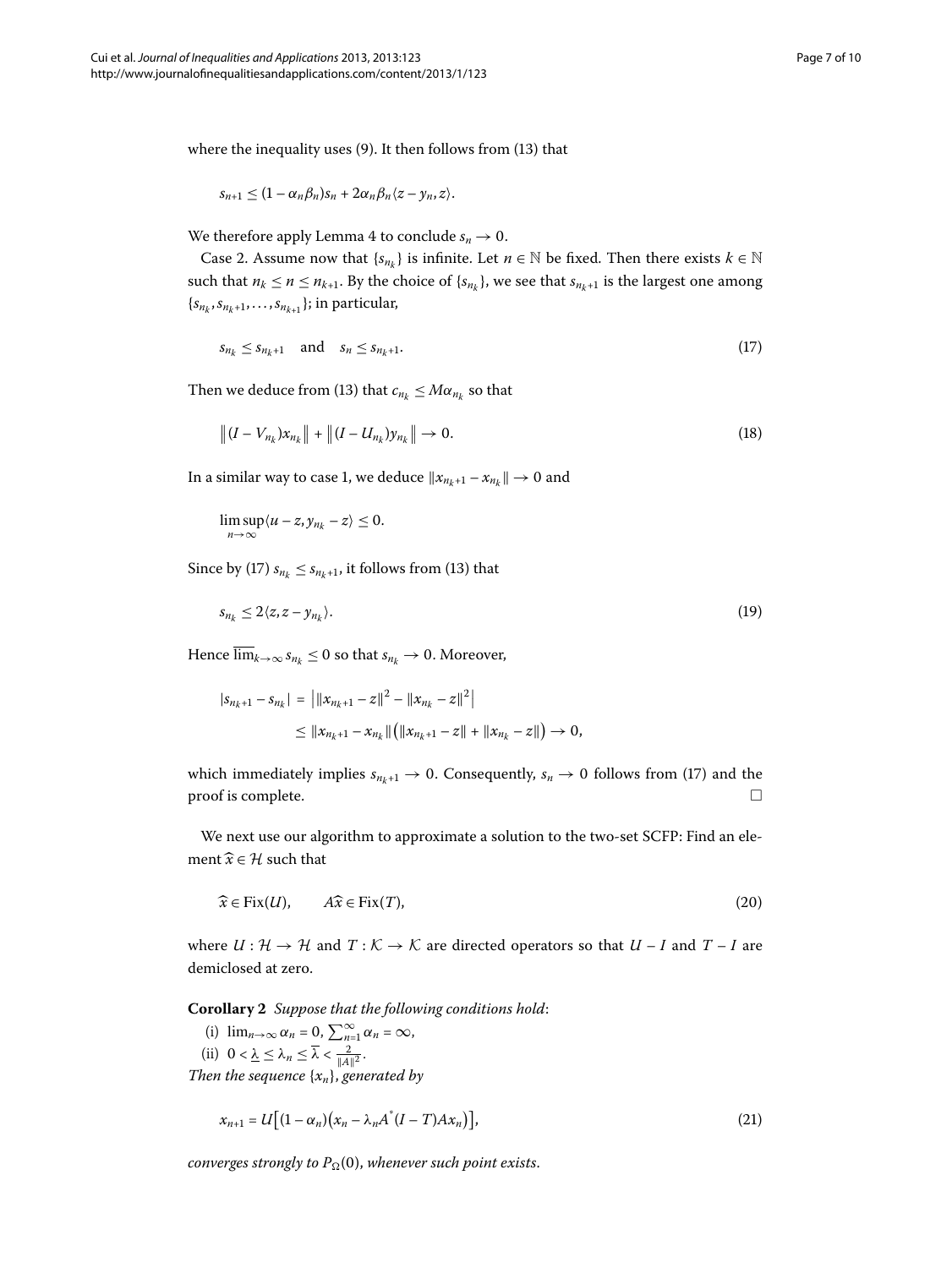## **4 Some applications**

In this section, we extend our result to SCFP for demicontractive operators recently con-sidered by Moudafi [\[](#page-9-8)18].

**Problem 2** Find an element  $\widehat{x} \in \mathcal{H}$  satisfying

<span id="page-7-0"></span>
$$
\widehat{x} \in \bigcap_{i=1}^{p} \text{Fix}(U_i), \qquad A\widehat{x} \in \bigcap_{i=1}^{p} \text{Fix}(T_i), \tag{22}
$$

where  $p$  is a positive integer and  $(U_i)_{i=1}^p$ ,  $(T_i)_{i=1}^p$  are respectively  $v_i$ -demicontractive and *κ*<sup>*i*</sup>-demicontractive operator so that  $U_i - I$  and  $T_i - I$  are demiclosed at zero for every  $i = 1, 2, \ldots, p.$ 

The following lemma states a relation between directed and demicontractive operators.

**Lemma 5** Let  $v \in (-\infty, 1)$  and  $\tau \in (0, \frac{1-v}{2}]$ . If T is *v*-demicontractive, then  $T_{\tau} := (1 - \tau)I +$ *τT is directed*.

*Proof* For  $\forall z \in Fix(T)$ , we deduce that

$$
||T_{\tau}x - z||^2 = ||(1 - \tau)(x - z) + \tau(Tx - z)||^2
$$
  
\n
$$
= (1 - \tau)||x - z||^2 + \tau ||Tx - z||^2 - \tau(1 - \tau)||(I - T)x||^2
$$
  
\n
$$
\le ||x - z||^2 - \tau(1 - \nu - \tau)||(I - T)x||^2
$$
  
\n
$$
= ||x - z||^2 - \frac{1 - \tau/(1 - \nu)}{\tau/(1 - \nu)} ||(I - T_{\tau})x||^2
$$
  
\n
$$
\le ||x - z||^2 - ||(I - T_{\tau})x||^2.
$$

Then the result follows from Lemma 1.  $\Box$ 

<span id="page-7-2"></span>We now propose an algorithm to solve problem (22[\)](#page-7-0). Take  $x_1 \in \mathcal{H}$  and define a sequence {*xn*} by the iterative procedure

<span id="page-7-1"></span>
$$
x_{n+1} = U_{\tau_n} \big[ (1 - \alpha_n) \big( x_n - \lambda A^* (I - T_{\gamma_n}) A x_n \big) \big],\tag{23}
$$

where  $\{\alpha_n\} \subset (0,1)$ ,  $U_{\tau_n} = (1 - \tau_{[n]})I + \tau_{[n]}U_{[n]}$  and  $T_{\gamma_n} = (1 - \gamma_{[n]})I + \gamma_{[n]}T_{[n]}$ . By using the previous lemma, we can easily extend our result to demicontractive operators.

**Theorem 3** Let  $0 < \tau_i \leq \frac{1-\nu_i}{2}$  and  $0 < \gamma_i \leq \frac{1-\kappa_i}{2}$  for every  $i = 1, 2, ..., p$ . Assume that the *following conditions hold*:

- (i)  $\lim_{n\to\infty} \alpha_n = 0$ ,  $\sum_{n=1}^{\infty} \alpha_n = \infty$ ,
- (ii)  $0 < \lambda < \min\{\frac{1-\kappa_i}{2\gamma_i ||A||^2} : 1 \le i \le p\}.$

*If the solution set of problem* (22) *denoted by*  $\Omega$  *is nonempty, then the sequence*  $\{x_n\}$  *generated by* (23[\)](#page-7-1) *converges strongly to*  $P_{\Omega}(0)$ *.* 

**Remark 1** Theorem 3 also holds true if we relax hypothesis (ii) above as  $0 < \lambda <$  $\min\{\frac{1-\kappa_i}{\gamma_i\|A\|^2}:1\leq i\leq p\}.$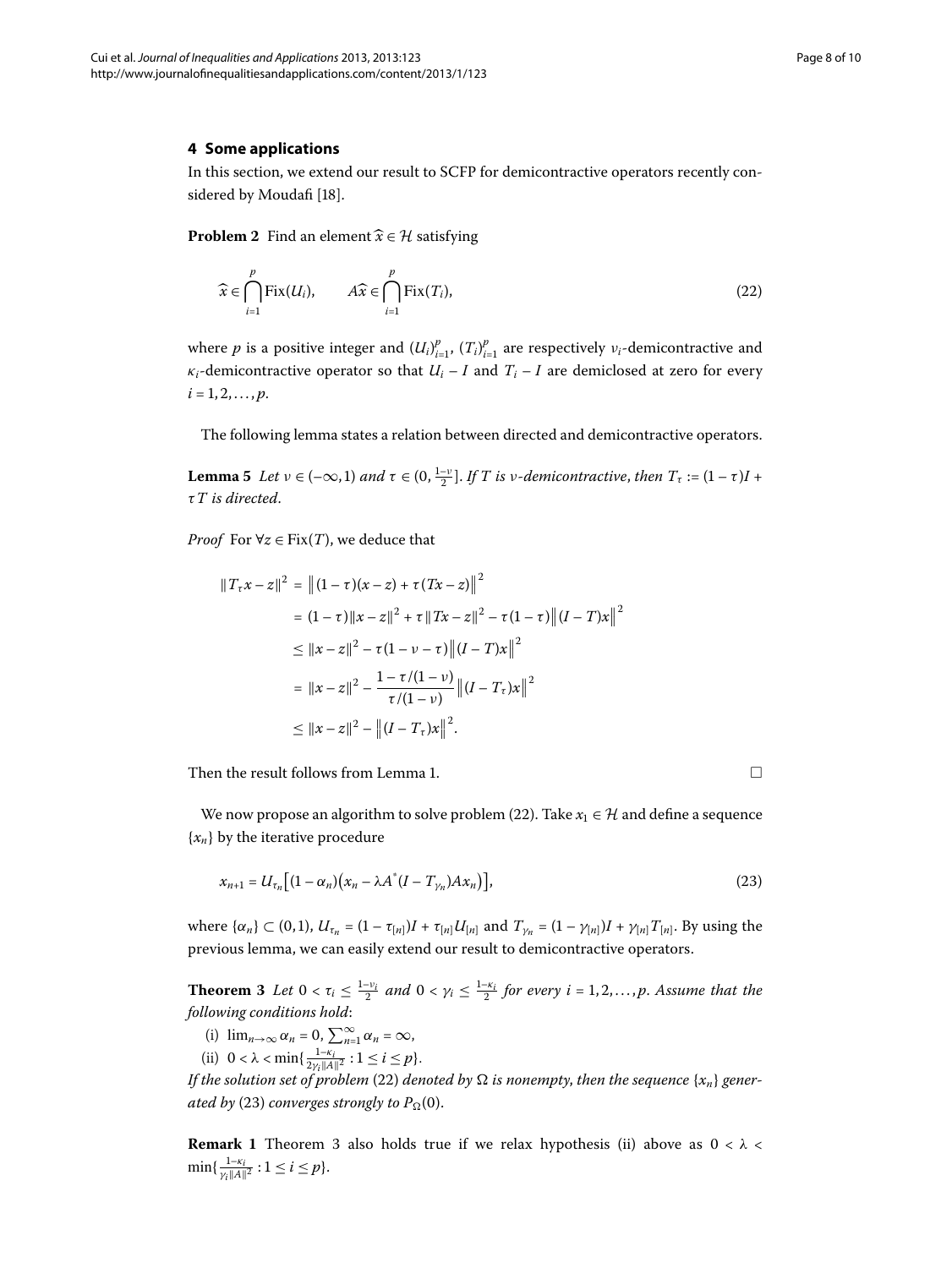We next consider the multiple-set split feasibility problem (MSFP): Find an element-*x* ∈  $H$  satisfying

<span id="page-8-4"></span>
$$
\widehat{x} \in \bigcap_{i=1}^{p} C_i, \qquad A\widehat{x} \in \bigcap_{i=1}^{p} Q_i,
$$
\n(24)

<span id="page-8-5"></span>where  ${C_i}_{i=1}^p$  and  ${Q_i}_{i=1}^p$  are closed convex subsets in  $H$  and  $K$ , respectively. Take  $x_1 \in H$ and define a sequence  $\{x_n\}$  by the iterative procedure

$$
x_{n+1} = (1 - \beta_n)x_n + \beta_n P_{C_n} \left[ (1 - \alpha_n)(x_n - \lambda_n A^* (I - P_{Q_n}) A x_n) \right],
$$
\n(25)

where  $C_n := C_{[n]}, Q_n := Q_{[n]},$  and  $\{\alpha_n\} \subset (0,1), \{\beta_n\} \subseteq [0,1], \{\lambda_n\} \subseteq \mathbb{R}^+$  are properly chosen real sequences.

**Theorem**  *Assume that the following conditions hold*:

- (i)  $\liminf_{n\to\infty} \beta_n > 0$ ,
- (ii)  $\lim_{n\to\infty} \alpha_n = 0$ ,  $\sum_{n=1}^{\infty} \alpha_n = \infty$ ,
- (iii)  $0 < \underline{\lambda} \leq \lambda_n \leq \overline{\lambda} < \frac{2}{\|A\|^2}$ .

*If the solution set of MSFP denoted by*  $\Omega$  *is nonempty, then the sequence* { $x_n$ } *generated by* (25[\)](#page-8-4) *converges strongly to*  $P_{\Omega}(0)$ .

*Proof* We note that the metric projection  $P_C$  is firmly nonexpansive, which implies  $P_C$  is directed and  $I-P_C$  is demiclosed at zero. Hence, by using Theorem 1, one can immediately get the desired result.  $\Box$ 

**Remark 2** Theorem 4 covers [\[](#page-9-6)16, Theorem 3.1], and we relax the condition on  $\{\beta_n\}$  as liminf<sub>*n*→∞</sub>  $\beta_n$  > 0. Moreover, the choice of variable { $\lambda_n$ } is more flexible than the fixed one. Also, we cover the result of [\[](#page-9-9)19] and remove one condition posed on  $\{\alpha_n\}$ : either  $\sum_{n=1}^{\infty} |\alpha_{n+1} - \alpha_n| < \infty$  or  $\lim_{n \to \infty} |\alpha_{n+1} - \alpha_n|/\alpha_n = 0$ .

#### **Competing interests**

The authors declare that they have no competing interests.

#### **Authors' contributions**

<span id="page-8-0"></span>All authors contributed equally and significantly to writing this manuscript. All authors read and approved the manuscript.

## <span id="page-8-1"></span>**Acknowledgements**

<span id="page-8-2"></span>We would like to express our sincere thanks to the referees for their valuable suggestions. This work is supported by the National Natural Science Foundation of China, Tianyuan Foundation (11226227), the Basic Science and Technological Frontier Project of Henan (122300410268) and the Foundation of Henan Educational Committee (12A110016).

#### <span id="page-8-3"></span>Received: 20 October 2012 Accepted: 4 March 2013 Published: 22 March 2013

#### **References**

- 1. Censor, Y, Elfving, T: A multiprojection algorithm using Bregman projections in a product space. Numer. Algorithms 8(2), 221-239 (1994)
- 2. Censor, Y, Elfving, T, Kopf, N, Bortfeld, T: The multiple-sets split feasibility problem and its applications for inverse problems. Inverse Probl. 21(6), 2071-2084 (2005)
- 3. Byrne, C: A unified treatment of some iterative algorithms in signal processing and image reconstruction. Inverse Probl. 20, 103 (2003)
- 4. Censor, Y, Bortfeld, T, Martin, B, Trofimov, A: A unified approach for inversion problems in intensity-modulated radiation therapy. Phys. Med. Biol. 51(10), 2353-2365 (2006)